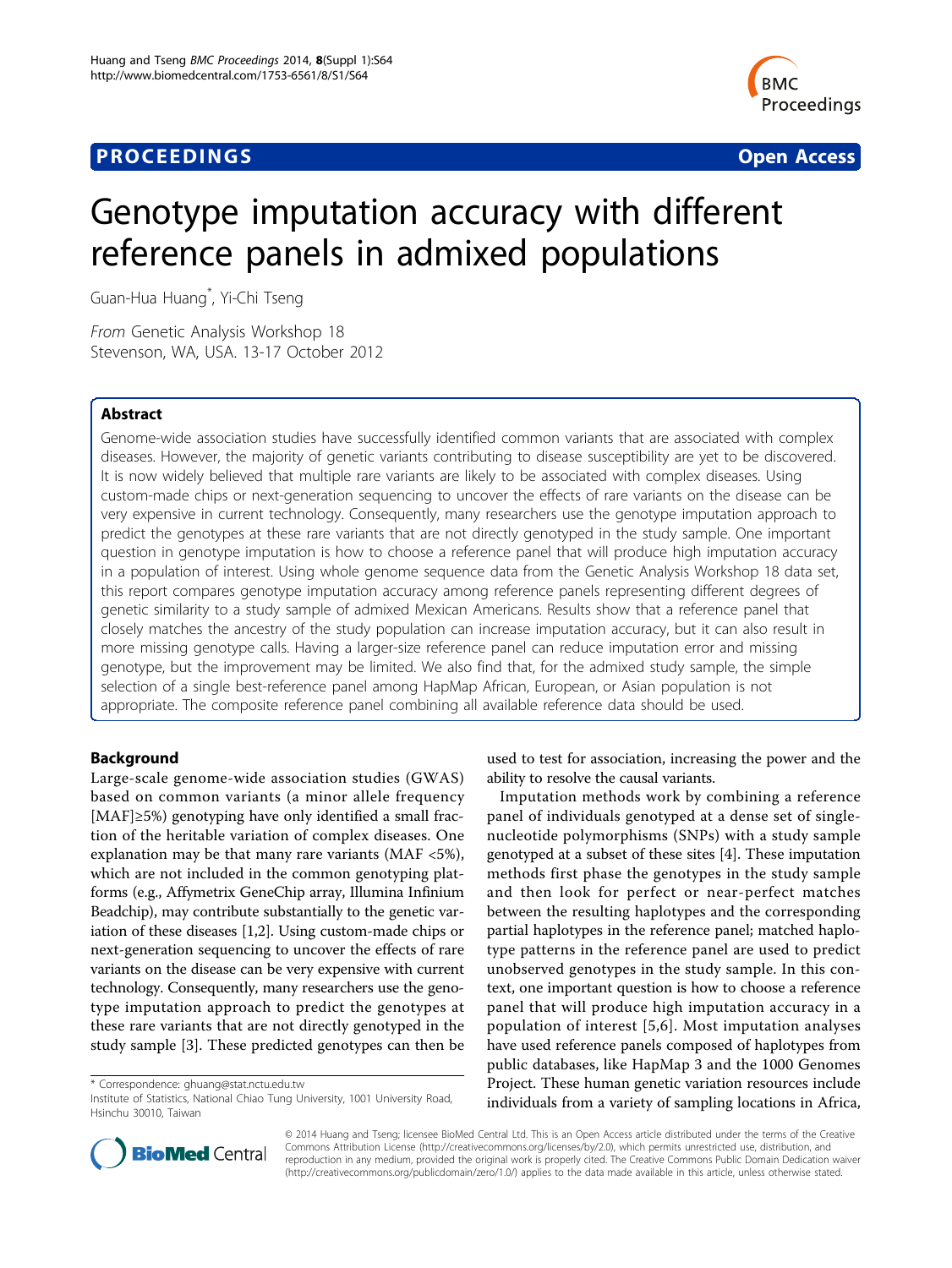Asia, and Europe. One might only include the individuals who most closely match the ancestry of the study population as the reference panel [\[7](#page-4-0)]. This "best match" strategy reduces the computational burden of imputation, but it can yield suboptimal accuracy with using partial information of diverse reference collections, or in studies with no clear reference matches (e.g., admixed populations) [[6](#page-4-0)]. For this latter situation, Huang et al [[6\]](#page-4-0) suggested generating a "weighted mixture" of the available reference data. In contrast to the match approach, Howie et al [\[5](#page-4-0)] demonstrated that larger and more diverse reference collections could actually make it easier to identify haplotype sharing with simple models, thereby making imputation faster and more accurate. Some researchers have adopted a 2-stage approach for genotype imputation, in which a subset of individuals is selected for nextgeneration sequencing, and the obtained whole genome sequence (WGS) data is used as the reference panel, together with the study sample made up of the remaining samples genotyped on commercial genome-wide SNP arrays [[8\]](#page-4-0). This 2-stage approach creates a reference panel that is genetically similar to the study sample and can greatly increase the imputation accuracy, but comes at the extra cost of next-generation sequencing. Several studies [[6](#page-4-0),[8](#page-4-0)] have compared and discussed various choices of reference panels.

In this report, we analyze 464 individuals with both WGS data and Illumina Infinium Beadchip GWAS data from the Genetic Analysis Workshop 18 (GAW18) data set. The objective is to compare genotype imputation accuracy when adopting different reference panels. Because the participants in the GAW18 data set are Mexican Americans who are an admixed population with differing degrees of Native American, European, and, potentially, African ancestry in each individual, this creates difficulty in selecting the ancestry-matched reference panel. Our results can thus provide evaluation of imputation accuracy in studies of admixed populations.

## Methods

## Data

The GAW18 data set was drawn from a complex pedigree-based study designed to identify rare variants influencing susceptibility to type 2 diabetes on 1043 individuals from 20 Mexican American pedigrees. The GAW18 data set included WGS data for 464 individuals who meet SNP quality control criteria. Approximately 24 million SNPs passing a SNP filtering pipeline (see GAW18 data description files) were identified in these 464 individuals. GWAS data obtained using different versions of the Illumina Infinium Beadchips were provided for 959 individuals, including 464 with WGS, for 472,049 SNPs on odd-numbered autosomes.

This report focuses on analyzing 464 individuals with both WGS and GWAS data. To maximize the available sample size, genetically related individuals were not excluded from our analysis. We only imputed SNPs on chromosome 3. For WGS SNP data, we first obtained the IDs of WGS SNPs that passed support vector machine (SVM) and insertion/deletion (INDEL) proximity filters and were cleaned of Mendelian errors from the file chr3-geno.csv.gz. We then extracted their corresponding genotypes from the file chr3-seq.vcf.gz. We included GWAS SNP genotypes that passed standard quality control procedures and were cleaned of Mendelian errors from the file chr3-gwas.csv.gz.

#### Accuracy comparison among different reference panels

The objective is to compare genotype imputation accuracy when adopting different reference panels. Among 464 individuals with both WGS and GWAS data, we randomly selected 345 individuals (approximately two-thirds of 464) as the study sample. Software package IMPUTE2 (version 2.2.2) [[4,](#page-3-0)[5](#page-4-0)] was used to impute SNPs on chromosome 3 that were represented on the reference panel but not in the GWAS data. We compared results from 7 reference panels: (a) all 1094 individuals from 1000 Genomes phase 1 with African, Asian, European, and American ancestries on approximately 37 million SNPs (1000G-all); (b) 120 randomly selected individuals from 1000 Genomes phase 1 (1000G-random); (c) 246 individuals with the African ancestry (1000G-AFR), 286 individuals with the Asian ancestry (1000G-ASN), 381 individuals with the European ancestry (1000G-EUR), and 181 individuals with the American ancestry (1000G-AMR) from 1000 Genomes phase 1; and (d) 119 individuals with GAW18 WGS data not selected for the study sample on approximately 24 million SNPs (GAW18- WGS). It is worth mentioning that 1000G-random was generated through 120 individuals selected randomly from 1000G-all, which was intended to match the size of GAW18-WGS and make the 2 reference panels more comparable. Also, the sampling origins of 1000G-AFR were, with sample counts in parentheses, African Ancestry in Southwest US (61), Luhya in Webuye, Kenya (97), and Yoruba in Ibadan, Nigeria (88); the sampling origins of 1000G-ASN were Han Chinese in Beijing, China (97), Han Chinese South (100), and Japanese in Tokyo, Japan (89); the sampling origins of 1000G-EUR were Utah residents (CEPH) with Northern and Western European ancestry (87), Finnish from Finland (93), British from England and Scotland (89), Iberian populations in Spain (14), and Toscani in Italy (98); and the sampling origins of 1000G-AMR were Colombian in Medellin, Colombia (60), Mexican Ancestry in Los Angeles, CA (66), and Puerto Rican in Puerto Rico (55).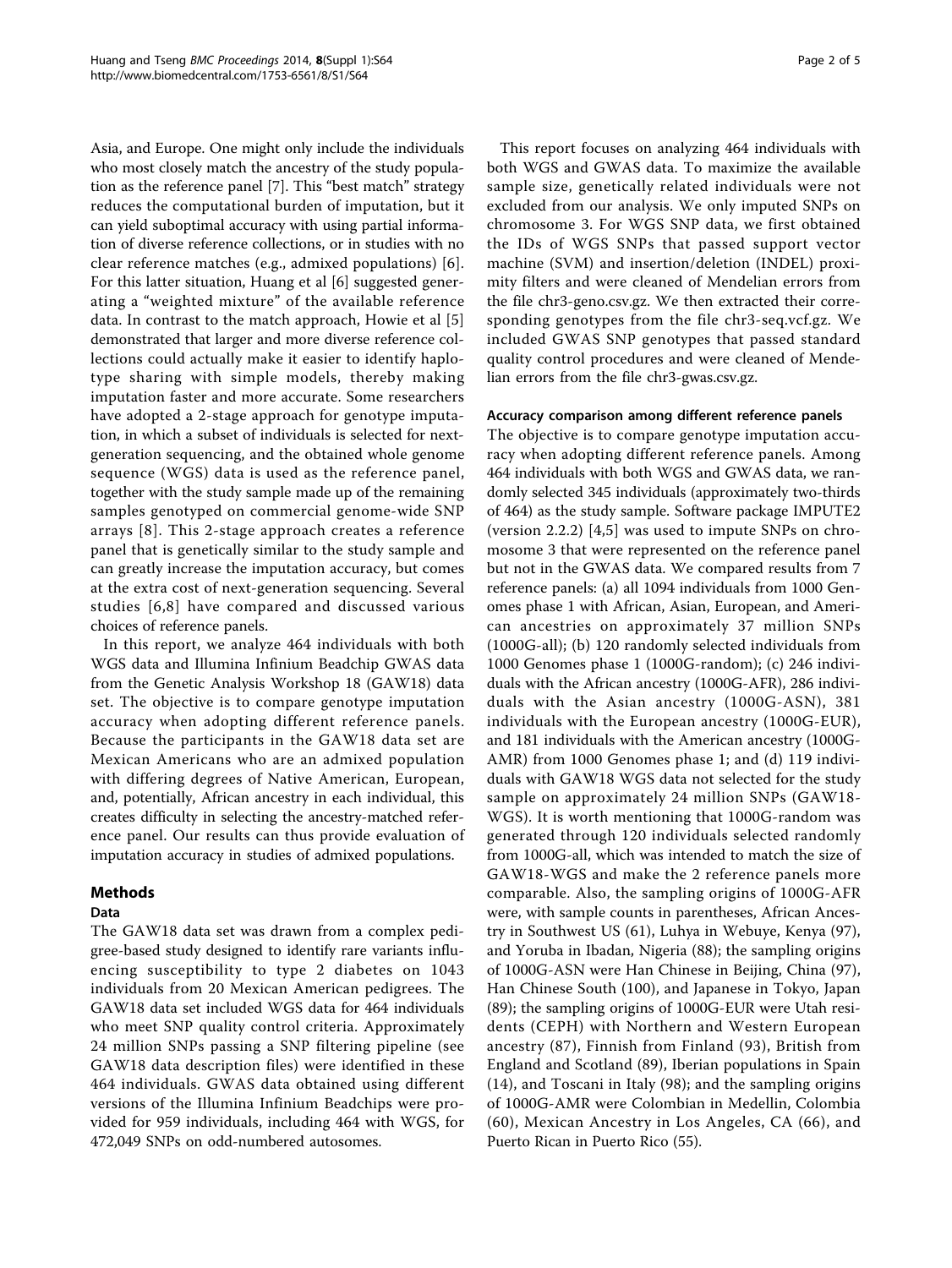To determine the order of genetic similarity of different reference panels to the Mexican American study sample, we selected a set of SNPs within which no pair were correlated with linkage disequilibrium  $r^2$  >0.2. For this set of nearly independent SNPs, we then computed genome-wide identity-by-state (IBS) (i.e., the sum of the number of IBS alleles at each locus divided by twice the number of loci) between each pair of individuals in each reference panel along with the study sample. Each reference panel's degree of genetic similarity to the study sample can be represented by its average genome-wide IBS over all pairs of individuals.

We used the imputed reference panel genotypes to evaluate the success of imputation based on GWAS data. The imputation software IMPUTE2 does not estimate the best-guess genotype of a SNP; instead, it estimates the distribution of the genotype, providing probabilities for each probable genotype. Therefore, a certain number of maximum probabilities will exceed a threshold (e.g., 0.9), and among these we ask what percentage of the best-guess imputed genotypes disagree with the observed WGS genotypes. In the meantime, we can calculate the percentage of all imputed genotypes for which no probability exceeds the threshold (i.e., no call is made). Under a given threshold, the above percentage of discordances between imputed genotype calls and observed WGS calls was used as a surrogate for the imputation error rate, and the percentage of genotypes for which no call was made was used as a surrogate for the missing genotype rate. Note that the presented approach assumed no errors in the WGS data.

## Data transformation and program settings

WGS data in GAW18 was provided in vcf files. Software package VCFtools (version 0.1.9) [[9\]](#page-4-0) was used to transform vcf files to PLINK [[10,11\]](#page-4-0) PED format–files with suffixes ".ped" and ".map." Software package GTOOL (version 0.7.5) [[12](#page-4-0)] was then used to convert PLINK PED files to the file format used by IMPUTE2–files with suffix ".gen." When performing IMPUTE2, we split chromosome 3 into 26 nonoverlapping analysis chunks (with each chunk spanning  $~5$  megabases [Mb]), and adopted "prephasing" functionality. These are suggested in the webpage of IMPUTE 2 to speed up the analysis. We also performed a postimputation filtering to exclude imputed SNPs that had "info" metric for imputation certainty <0.5.

## Results

We selected 55,389 nearly independent SNPs that exist in all reference panels and the study sample. The average genome-wide IBSs for the study sample for 1000G-AFR, 1000G-all, 1000G-random, 1000G-ASN, 1000G-EUR, 1000G-AMR, and GAW18-WGS are 0.655, 0.677, 0.678, 0.682, 0.683, 0.688, and 0.692, respectively, which represents the degrees of genetic similarity to the study sample from farthest to closest.

For all reference panels, discordance and missing rates are calculated based on the 773,165 SNPs (on chromosome 3) that are present in both 1000 Genomes phase 1 and WGS data, but not present in the GWAS data. Figure [1](#page-3-0) shows discordance percentages (x-axis) versus no-call percentages (y-axis) for different reference panels. Each line on the plot was generated by repeating calculations of 2 percentages for calling thresholds, ranging from 0.33 to 0.99 for a reference panel.

Clearly, for thresholds >0.45, the GAW18-WGS reference panel creates lower imputation error rates than the reference panels from 1000 Genomes phase 1 do. However, GAW18-WGS can have higher missing genotype rates than 1000 Genomes references for most thresholds. These results may indicate that a reference panel that closely matches the ancestry of the study population can increase imputation accuracy, but this can also risk losing diversity and thus make it harder to identify haplotype sharing with simple models, thereby resulting more missing genotype calls.

The reference panel made up of 181 individuals with the American ancestry from 1000 Genomes phase 1 (1000G-AMR) created imputation error rates and missing genotype rates very close to those based on the reference panel made up of all 1094 individuals from 1000 Genomes phase 1 (1000G-all). However, when adopting reference panels not containing the 181 Americans, the produced imputation error rates and missing genotype rates are much larger than those based on the 1000G-all panel. Despite the much less diversity of the 1000G-AMR panel than that of the 1000G-all panel, these results show that the 181 Americans are what's important in genotype imputation. We can also find that, for the admixed study sample, reference panels with well-defined single ancestry (1000G-AFR, 1000G-ASN, and 1000G-EUR) are not appropriate. The composite reference panels like 1000Gall and 1000G-random should be adopted.

Interestingly, although the 1000G-ASN is, on average, more genetically similar to the study sample than 1000G-AFR, the imputation error rates for 1000G-ASN are much larger than those for 1000G-AFR. Also, 1000G-EUR has higher genetic similarity to the study sample but similar imputation error rates, comparing with 1000G-AFR. This may be a result of the inclusion of people with African ancestry from the southwestern United States in 1000G-AFR.

The reference panel made up of 120 randomly selected individuals from 1000 Genomes phase 1 (1000G-random) has slightly worse imputation error rates and missing genotype rates than those based on the 1000G-all and 1000G-AMR panels. Although large sample size can reduce imputation error and missing genotype, the improvement can be limited.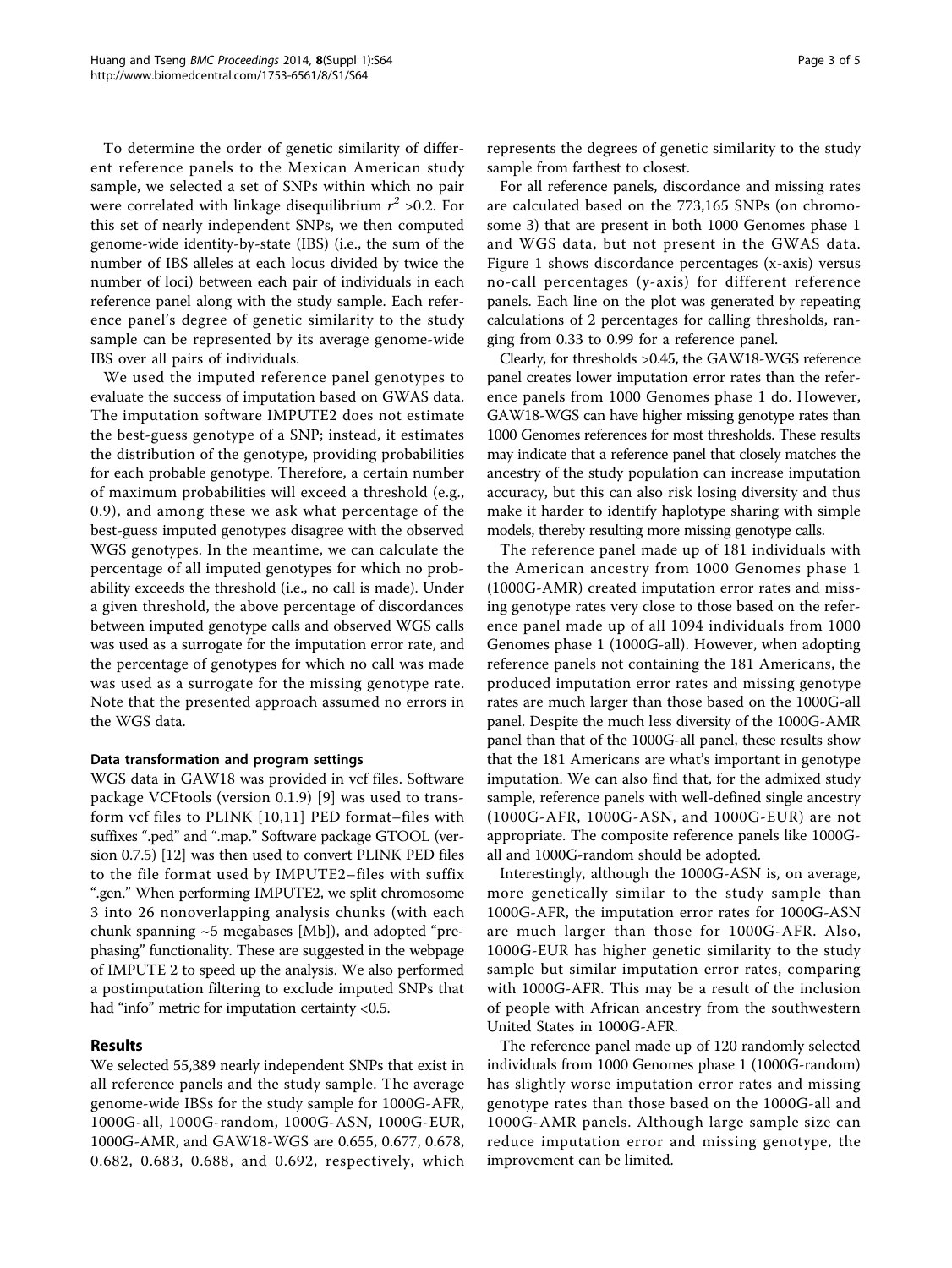<span id="page-3-0"></span>

#### **Discussion**

Reference panels used in genotype imputation can be obtained from publicly available databases or from a 2 stage approach in which a subset of individuals in the study population is selected for whole genome sequencing. Two strategies create reference panels with different degrees of genetic similarity to the study sample. Using WGS and GWAS data of GAW18, this study explores genotype imputation accuracy among reference panels generated by these 2 strategies. Results show that a reference panel that closely matches the ancestry of the study population can increase imputation accuracy, but it can also result more missing genotype calls. Having a reference panel with larger size can reduce imputation error and missing genotype, but the improvement can be limited. We also find that, for the admixed study sample, the simple selection of a single best-reference panel among a HapMap African, European, or Asian population is not appropriate. The composite reference panel combining all available reference data should be used.

Based on our results, the 2-stage approach for genotype imputation is recommended if the extra cost is affordable. When adopting reference panels from publicly available databases, one must include the individuals that most closely match the ancestry of the study population as the reference panel. When the computational burden is a big concern, only the best-matched individuals are included in the reference panel. In the situation with no clear reference matches, larger and more diverse reference collections are recommended as long as appropriate calling thresholds are used.

#### Competing interests

The authors declare that they have no competing interests.

#### Authors' contributions

GHH designed the overall study, conducted statistical analyses, and drafted the manuscript. YCT conducted statistical analyses and drafted the manuscript. All authors read and approved the final manuscript.

#### Acknowledgements

This research was partially supported by grants from the National Science Council, Taiwan (NSC 101-2118-M-009-004-MY2). We are also grateful to the National Center for High-performance Computing for computer time and facilities.

The GAW18 whole genome sequence data were provided by the T2D-GENES Consortium, which is supported by NIH grants U01 DK085524, U01 DK085584, U01 DK085501, U01 DK085526, and U01 DK085545. The other genetic and phenotypic data for GAW18 were provided by the San Antonio Family Heart Study and San Antonio Family Diabetes/Gallbladder Study, which are supported by NIH grants P01 HL045222, R01 DK047482, and R01 DK053889. The Genetic Analysis Workshop is supported by NIH grant R01 GM031575.

This article has been published as part of BMC Proceedings Volume 8 Supplement 1, 2014: Genetic Analysis Workshop 18. The full contents of the supplement are available online at [http://www.biomedcentral.com/bmcproc/](http://www.biomedcentral.com/bmcproc/supplements/8/S1) [supplements/8/S1.](http://www.biomedcentral.com/bmcproc/supplements/8/S1) Publication charges for this supplement were funded by the Texas Biomedical Research Institute.

#### Published: 17 June 2014

#### References

- 1. Bansal V, Libiger O, Torkamani A, Schork NJ: [Statistical analysis strategies](http://www.ncbi.nlm.nih.gov/pubmed/20940738?dopt=Abstract) [for association studies involving rare variants.](http://www.ncbi.nlm.nih.gov/pubmed/20940738?dopt=Abstract) Nat Rev Genet 2010, 11:773-785.
- 2. Nielsen R, Paul JS, Albrechtsen A, Song YS: [Genotype and SNP calling](http://www.ncbi.nlm.nih.gov/pubmed/21587300?dopt=Abstract) [from next-generation sequencing data.](http://www.ncbi.nlm.nih.gov/pubmed/21587300?dopt=Abstract) Nat Rev Genet 2011, 12:443-451.
- 3. Marchini J, Howie B: [Genotype imputation for genome-wide association](http://www.ncbi.nlm.nih.gov/pubmed/20517342?dopt=Abstract) [studies.](http://www.ncbi.nlm.nih.gov/pubmed/20517342?dopt=Abstract) Nat Rev Genet 2010, 11:499-511.
- 4. Howie BN, Donnelly P, Marchini J: [A flexible and accurate genotype](http://www.ncbi.nlm.nih.gov/pubmed/19543373?dopt=Abstract) [imputation method for the next generation of genome-wide association](http://www.ncbi.nlm.nih.gov/pubmed/19543373?dopt=Abstract) [studies.](http://www.ncbi.nlm.nih.gov/pubmed/19543373?dopt=Abstract) PLoS Genet 2009, 5:e1000529.